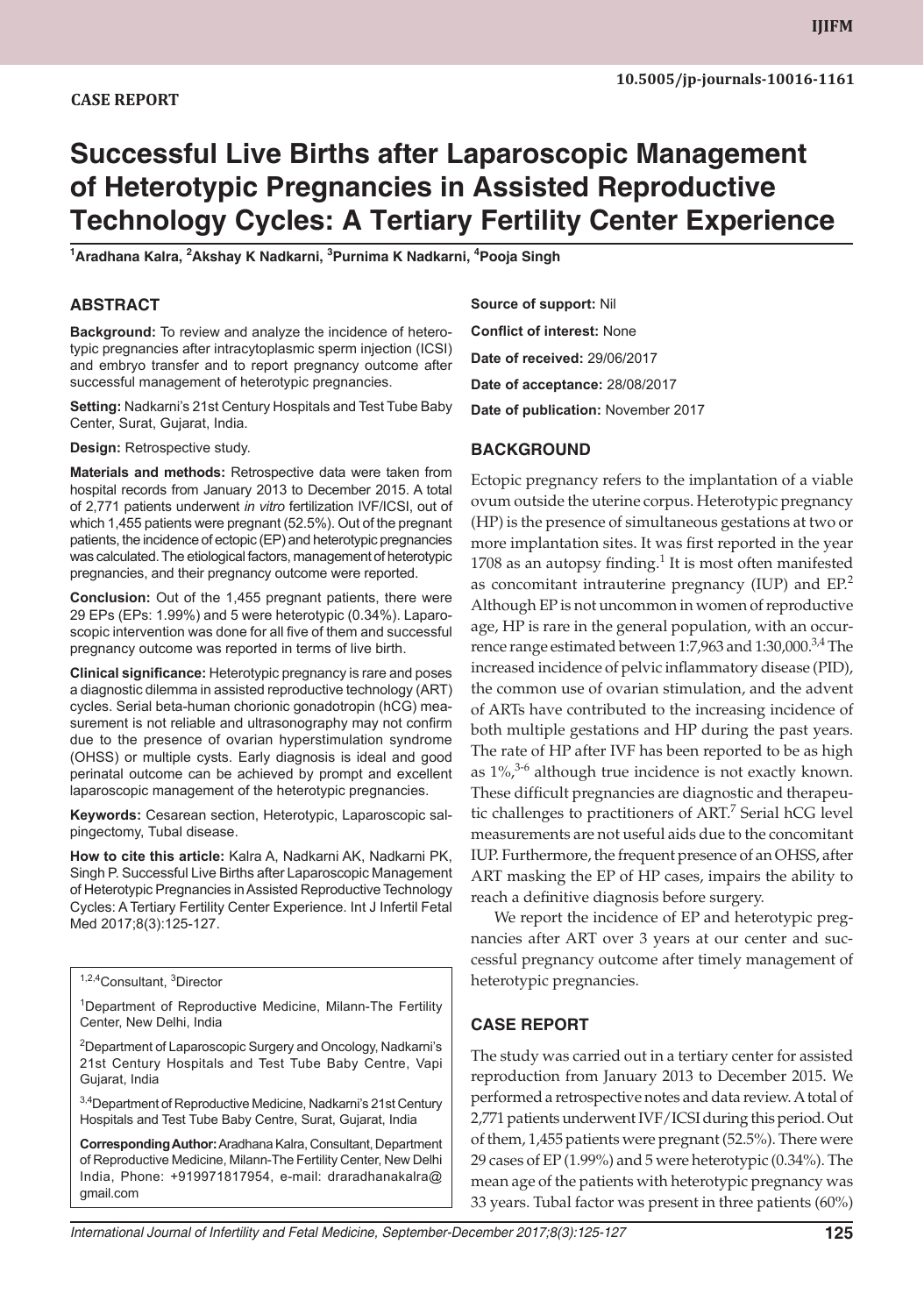| <b>Table 1:</b> Characteristics of the patients |     |                          |                                   |         |                      |  |  |  |  |  |
|-------------------------------------------------|-----|--------------------------|-----------------------------------|---------|----------------------|--|--|--|--|--|
|                                                 |     |                          | Embryo<br>transfer                |         | Distance<br>from the |  |  |  |  |  |
|                                                 |     |                          | D <sub>2</sub> /3/5/              | No. of  | fundus               |  |  |  |  |  |
| Patient                                         | Age | Etiology                 | Sequential                        | embryos | (cm)                 |  |  |  |  |  |
| 1                                               | 40  | Low ovarian<br>reserve + | Sequential                        | 4       | D2: 1.4              |  |  |  |  |  |
|                                                 |     | Tubal factor             | $D2$ and $D5$                     |         | D5: 1.5              |  |  |  |  |  |
| 2                                               | 31  | Male factor +<br>RIF     | Sequential                        | 3       | D2: 1.35             |  |  |  |  |  |
|                                                 |     |                          | D <sub>2</sub> and D <sub>5</sub> |         | D5: 1.5              |  |  |  |  |  |
| 3                                               | 33  | Tubal factor             | Sequential                        | 3       | D2: 1.24             |  |  |  |  |  |
|                                                 |     |                          | D2 and D5                         |         | D5: 1.52             |  |  |  |  |  |
| 4                                               | 33  | Tubal factor             | D3                                | 3       | 1.54                 |  |  |  |  |  |
| 5                                               | 28  | Unexplained              | Sequential                        | 3       | D2: 1.42             |  |  |  |  |  |
|                                                 |     |                          | D <sub>2</sub> and D <sub>5</sub> |         | D3: 1.53             |  |  |  |  |  |

RIF: Recurrent implantation failure

(isolated tubal factor in two and as a combined factor in one patient, Table 1). Sequential transfer (day 2 and then day 5 blastocyst transfer) was done in four patients while in one patient, 3 days three embryos were transferred (grade I and II). The mean distance from the fundus was 1.44 cm (range 1.24–1.54 cm).

The mean gestational age at the time of presentation was 8 weeks. We do a serum beta-hCG on day 16 after embryo transfer and ultrasonography is done at 6 weeks and repeated in the second visit at 8 weeks. Two patients presented with ruptured EP at 9 and 8 weeks respectively (Table 2). One of them had a cornual pregnancy. Both the patients were seen in emergency and immediately managed by laparoscopic intervention. Patients were transfused blood intra- and postoperatively. One patient was diagnosed at the time of routine scan at 8 weeks and the other two were admitted for acute gastroenteritis and vaginal bleeding respectively, and were subsequently diagnosed on ultrasonography. No patient had a previous history of EP. About 20% (6 out of 29) of the patients who had EP had a prior history of EP. Laparoscopic cornuotomy in one and laparoscopic salpingectomy was done in other four patients. Luteal support with ethinyl estradiol and micronized progesterone was continued up

to 13 weeks and further only micronized progesterone was given up to 16 weeks.

Patients were monitored regularly during their antenatal period. Our first patient had an oocyte donation, ICSI cycle. She developed preeclampsia at 28 weeks and underwent cesarean at 34 weeks delivering a healthy single live child. Among the other two patients with singleton pregnancies, one underwent cesarean at 35 weeks for preterm premature rupture of membranes and fetal distress and the other elective cesarean at 37 weeks. Two out of the five pregnancies had twins and underwent elective cesarean at 36 weeks.

#### **DISCUSSION**

The dictum "think ectopic" signifies the difficulty in achieving the correct diagnosis of  $EP<sup>8</sup>$  However, when an IUP is diagnosed the dictum does not have not an immediate application. The reason being (1) occurrence of a HP is rare, 0.08% in natural conception cycles, up to 1% with ART; (2) serial beta-hCG levels are not of much significance in the diagnosis as subnormal hormone production by an EP may be masked by the higher placental production from the IUP; (3) presence of cysts or OHSS masks the EP. Signs and symptoms, such as abdominal pain, adnexal mass, and peritoneal irritation are nonspecific and may be confused with other normal or abnormal pregnancy manifestations. HP is difficult to ascertain as pain and bleeding might be attributed to a threatened abortion.<sup>9</sup> Literature review from 1994 to 2004 also showed that out of 80 cases, 21 were diagnosed by ultrasound (USG) and 59 at laparoscopy or laparotomy.<sup>1</sup> The risk factors like tubal disease, PID, and previous pelvic surgery may not always be present though ART itself predisposes to its increased chance.

The standard treatment for heterotypic pregnancy is surgery by laparoscopy or laparotomy depending upon the condition of the patient. The main aim of the surgery should be the preservation of the IUP with minimal manipulation of the uterus. With the current advances in

|                                      | Gestational age |                                                          |            |           | 1st beta-           | 2nd beta-           |                               |  |  |
|--------------------------------------|-----------------|----------------------------------------------------------|------------|-----------|---------------------|---------------------|-------------------------------|--|--|
|                                      | at presentation |                                                          | Ruptured/  | Site of   | hCG D <sub>16</sub> | hCG D <sub>20</sub> | Outcome                       |  |  |
| Patient                              | (weeks)         | Presenting complaint(s)                                  | unruptured | pregnancy | posttransfer        | posttransfer        | Twin/single                   |  |  |
|                                      | 9               | Hypotension, intraperitoneal<br>hemorrhage               | Ruptured   | Cornual   | 1.292               |                     | Single LSCS<br>at 34 wks      |  |  |
|                                      | 8               | Hypotension, intraperitoneal<br>hemorrhage               | Ruptured   | Tubal     | 1,121               |                     | <b>Twin LSCS</b><br>at 36 wks |  |  |
| 3                                    | 8               | No complaints USG diagnosis                              | Unruptured | Tubal     | 923                 |                     | Single LSCS<br>at 37 wks      |  |  |
| $\overline{4}$                       |                 | Pain abdomen, vaginal<br>bleeding                        | Unruptured | Tubal     | 523                 | 4.232               | Single LSCS<br>at 35 wks      |  |  |
| 5                                    | 8               | Acute gastroenteritis USG:<br>heterotypic live gestation | Unruptured | Tubal     | 913                 |                     | <b>Twin LSCS</b><br>at 36 wks |  |  |
| LSCS: Lower segment cesarean section |                 |                                                          |            |           |                     |                     |                               |  |  |

**Table 2:** Patient's presentation and outcome